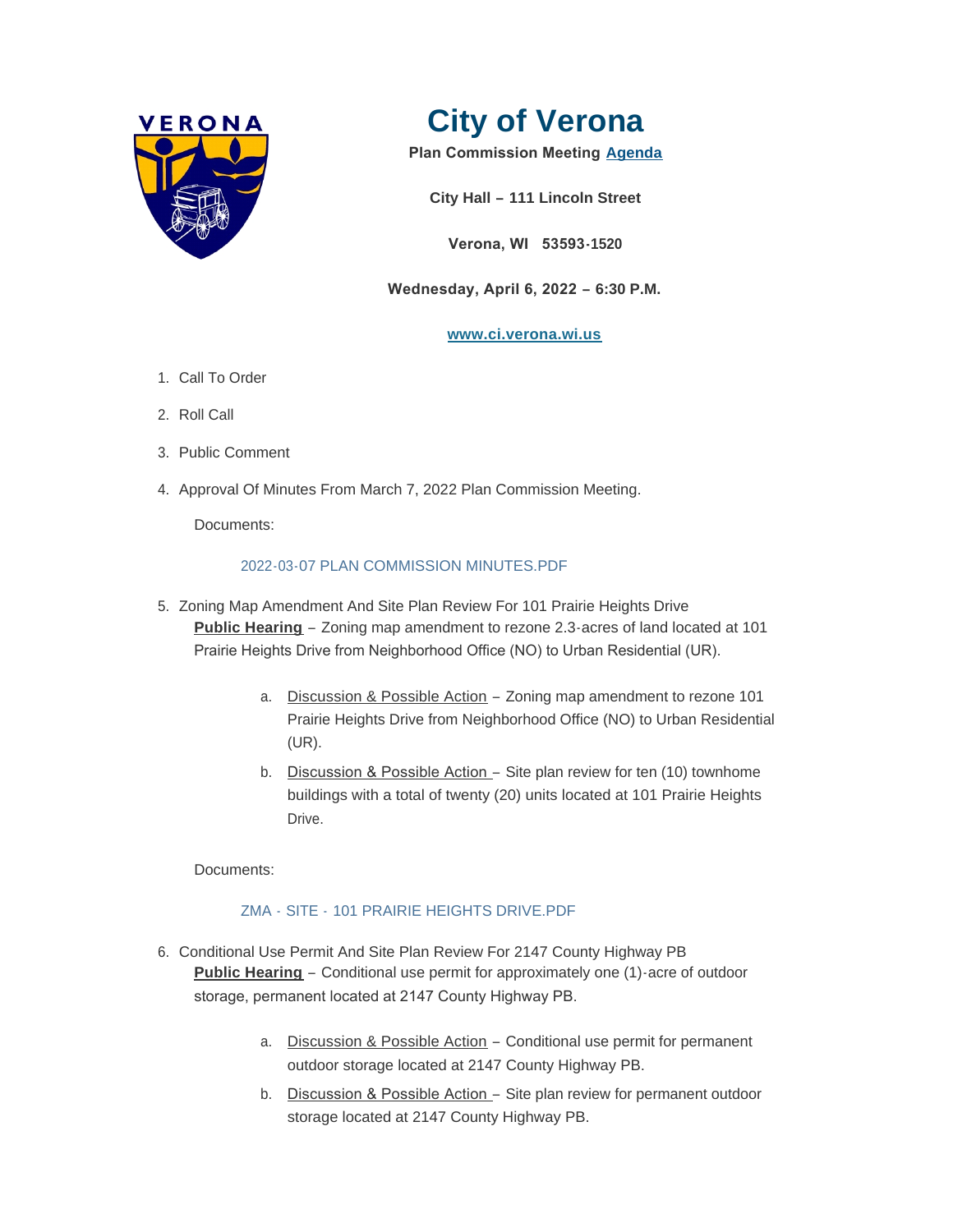Documents:

### SITE PLAN - CUP - [2147 OLD PB.PDF](http://www.ci.verona.wi.us/AgendaCenter/ViewFile/Item/127?fileID=2995)

7. Site Plan Review For 1979 Milky Way

Discussion & Possible Action – Site plan review for three (3) structures located at 1979 Milky Way.

Documents:

### SITE PLAN - [SCI FI RESTAURANT BAKERY.PDF](http://www.ci.verona.wi.us/AgendaCenter/ViewFile/Item/124?fileID=2980)

8. Site Plan Review For 531 Commerce Parkway

Discussion & Possible Action – Site plan review for a façade and parking lot changes located at 531 Commerce Parkway.

Documents:

# SITE PLAN - [531 COMMERCE PKWY.PDF](http://www.ci.verona.wi.us/AgendaCenter/ViewFile/Item/131?fileID=2982)

9. Initial Review For Lot 2 On Prairie Oaks Drive

Discussion & Possible Action – Initial review to construct a three (3)-story, fifty-seven (57) unit apartment building located on Lot 2 on Prairie Oaks Drive.

Documents:

#### INITIAL REVIEW - [LOT 2 APARTMENTS.PDF](http://www.ci.verona.wi.us/AgendaCenter/ViewFile/Item/125?fileID=2981)

10. Initial Review For 451 East Verona Avenue

Discussion & Possible Action – Initial review to construct an approximately 39,990 square foot addition to the existing Ice Arena located at 451 East Verona Avenue.

Documents:

#### INITIAL REVIEW - [451 E VERONA AVE.PDF](http://www.ci.verona.wi.us/AgendaCenter/ViewFile/Item/128?fileID=2983)

11. Public Hearing - Zoning Text Amendments

**Public Hearing** – Zoning text amendments to modify sections of the Zoning Ordinance relating to chickens, landscaping, lot coverage, outdoor dining, recreation and vehicle equipment storage, and setbacks in the SI and NO Zoning Districts as well as pavement.

- a. Discussion & Possible Action Zoning text amendments relating to chickens.
- b. Discussion & Possible Action Zoning text amendments relating to landscaping.
- c. Discussion & Possible Action Zoning text amendments relating to lot coverage.
- d. Discussion & Possible Action Zoning text amendments relating to outdoor dining.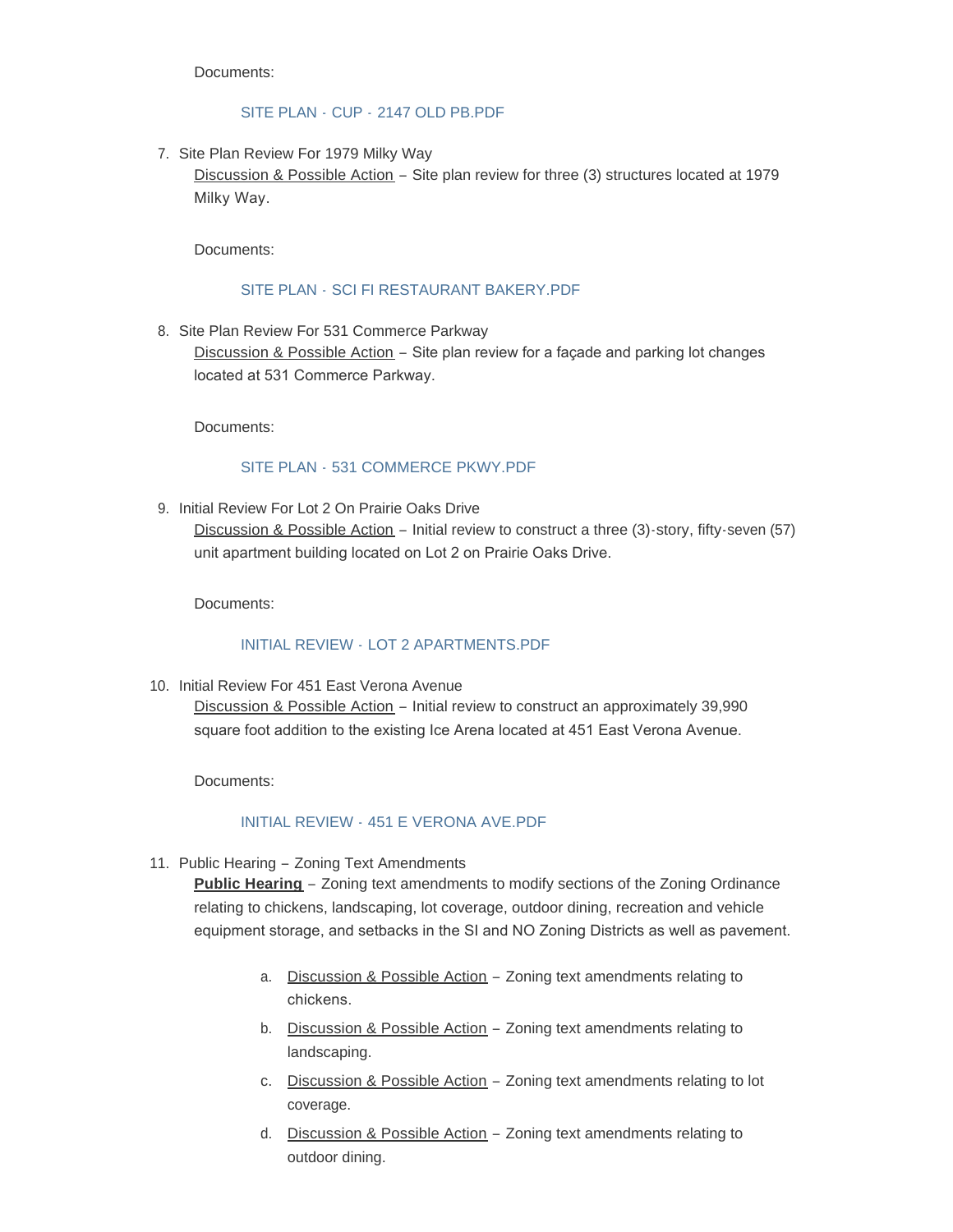- e. Discussion & Possible Action Zoning text amendments relating to recreation vehicle and equipment.
- f. Discussion & Possible Action Zoning text amendments relating to setbacks in the Suburban Industrial (SI), Neighborhood Office (NO), and pavement.

Documents:

[CHICKENS.PDF](http://www.ci.verona.wi.us/AgendaCenter/ViewFile/Item/129?fileID=2998) [LANDSCAPING.PDF](http://www.ci.verona.wi.us/AgendaCenter/ViewFile/Item/129?fileID=2996) [LOT COVERAGE.PDF](http://www.ci.verona.wi.us/AgendaCenter/ViewFile/Item/129?fileID=2985) [OUTDOOR DINING.PDF](http://www.ci.verona.wi.us/AgendaCenter/ViewFile/Item/129?fileID=2987) [CAMPER STORAGE.PDF](http://www.ci.verona.wi.us/AgendaCenter/ViewFile/Item/129?fileID=2989) [NO AND SI SETBACK.PDF](http://www.ci.verona.wi.us/AgendaCenter/ViewFile/Item/129?fileID=2986) [PAVEMENT SETBACK.PDF](http://www.ci.verona.wi.us/AgendaCenter/ViewFile/Item/129?fileID=2988) [AMENDING ARTICLE B - DEFINITIONS.PDF](http://www.ci.verona.wi.us/AgendaCenter/ViewFile/Item/129?fileID=2992) [AMENDING SEC. 13-1-101 - BULK AND DIMENSIONAL STANDARDS.PDF](http://www.ci.verona.wi.us/AgendaCenter/ViewFile/Item/129?fileID=2991) [AMENDING SEC. 13-1-132 - SPECIFIC ACCESSORY USE STANDARDS.PDF](http://www.ci.verona.wi.us/AgendaCenter/ViewFile/Item/129?fileID=2990) [AMENDING SEC. 13-1-153 LANDSCAPE STANDARDS.PDF](http://www.ci.verona.wi.us/AgendaCenter/ViewFile/Item/129?fileID=2997)

- 12. Reports And Comments From The Planning Department a. Update on development projects.
- 13. Adjournment

Luke Diaz

Chairperson

Posted: Verona City Hall,

Verona Public Library,

Miller's Market

All agendas are posted on the City's website at: [www.ci.verona.wi.us](http://www.ci.verona.wi.us/)

**WRITTEN COMMENTS:** You can send comments to the Plan Commission on any matter, either on or not on the agenda, by emailing [Katherine.Holt@ci.verona.wi.us](mailto:Katherine.Holt@ci.verona.wi.us) or in writing to Plan Commission, 111 Lincoln Street, Verona, WI, 53593.

**Notice:** If need an interpreter, materials in alternative formats, or other accommodation to access the meeting, please contact the City Clerk at 845-6495 at least 48-hours preceding the meeting. Every reasonable effort will be made to accommodate your request.

Notice is hereby given that a majority of the City Council may be present at the meeting of the